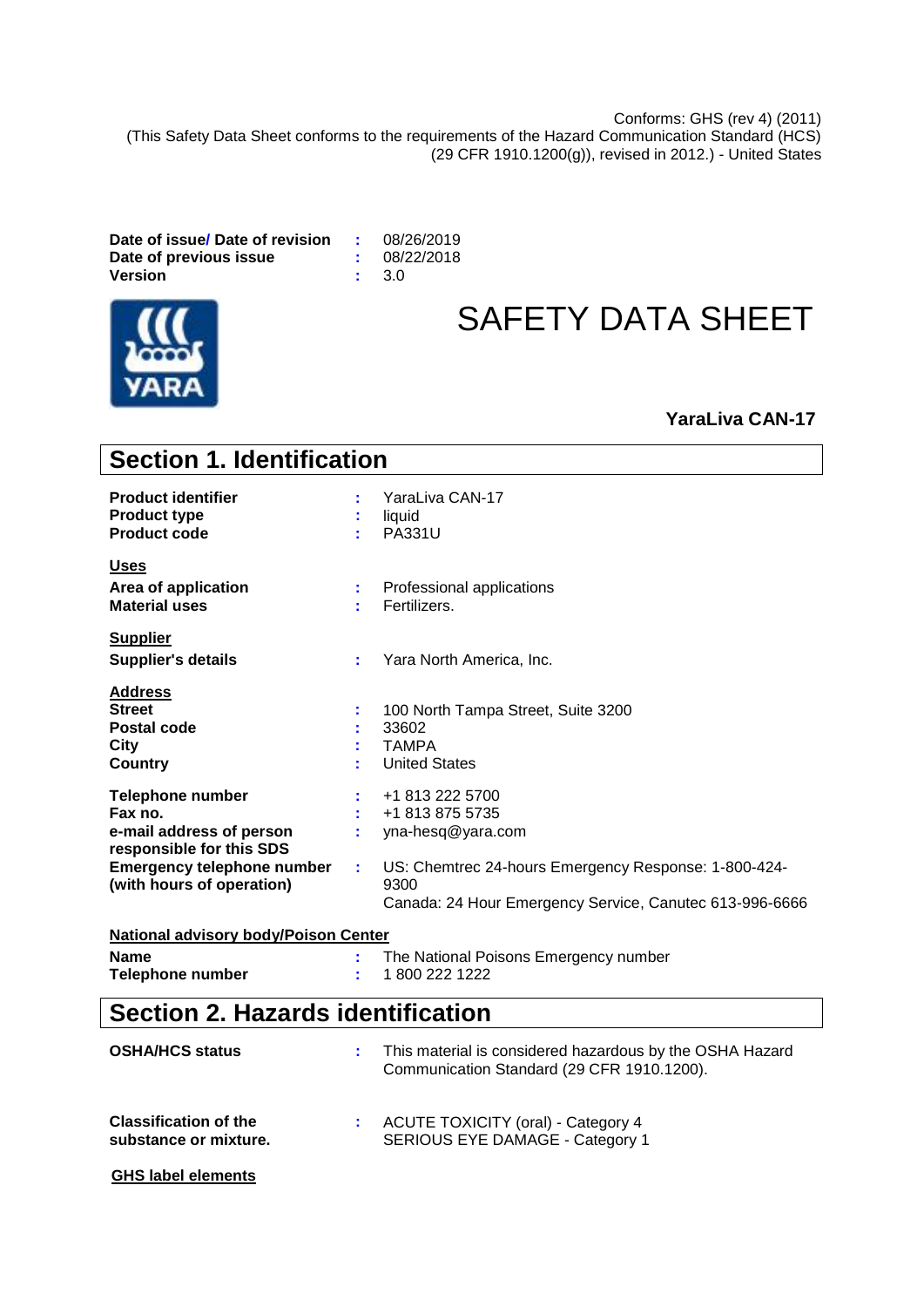| <b>Hazard pictograms</b>        |    |                                    |                                                                                                             |
|---------------------------------|----|------------------------------------|-------------------------------------------------------------------------------------------------------------|
| <b>Signal word</b>              | ÷  | Danger                             |                                                                                                             |
| <b>Hazard statements</b>        | ÷  | H <sub>302</sub><br>H318           | Harmful if swallowed.<br>Causes serious eye damage.                                                         |
| <b>Precautionary statements</b> |    |                                    |                                                                                                             |
| <b>Prevention</b>               | t. | P <sub>280</sub><br>P270           | Wear protective gloves and eye protection.<br>Do not eat, drink or smoke when using this<br>product.        |
| <b>Response</b>                 | t. | P264-a<br>P305<br>P <sub>351</sub> | Wash hands thoroughly after handling.<br>IF IN EYES:<br>Rinse cautiously with water for several<br>minutes. |
|                                 |    | P338                               | Remove contact lenses, if present and easy<br>to do. Continue rinsing.                                      |
|                                 |    | P310                               | Immediately call a POISON CENTER or<br>doctor/physician.                                                    |
|                                 |    | P301                               | IF SWALLOWED:                                                                                               |
|                                 |    | P312                               | Call a POISON CENTER or<br>doctor/physician if you feel unwell.                                             |
|                                 |    | P330                               | Rinse mouth.                                                                                                |
| <b>Hazards not otherwise</b>    |    | None.                              |                                                                                                             |

```
classified
```
# **Section 3. Composition/information on ingredients**

**Substance/mixture :** Mixture

| Ingredient name                 | <b>CAS number</b> | %                  |
|---------------------------------|-------------------|--------------------|
| Nitric acid, calcium salt (2:1) | 13477-34-4        | $>= 50 - 65$       |
| Ammonium nitrate                | 6484-52-2         | $\ge$ 30- $\lt$ 35 |

Any concentration shown as a range is to protect confidentiality or is due to batch variation.

**There are no additional ingredients present which, within the current knowledge of the supplier and in the concentrations applicable, are classified as hazardous to health or the environment and hence require reporting in this section.**

**Occupational exposure limits, if available, are listed in Section 8.**

Date of issue : 08/26/2019 Page:2/19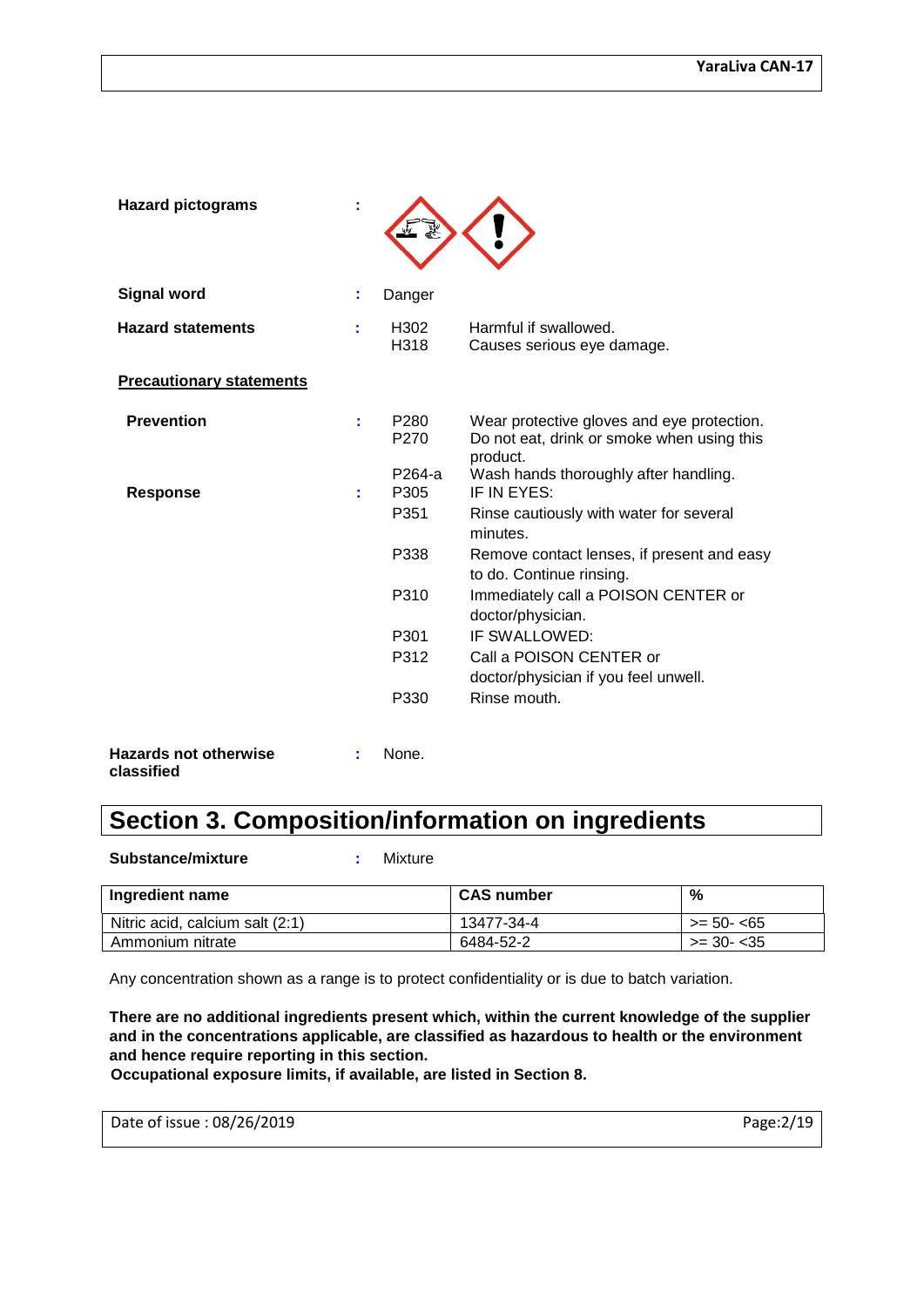# **Section 4. First aid measures**

# **Description of necessary first aid measures**

| Eye contact                                                     | ÷. | Immediately flush eyes with running water for at least 15<br>minutes, keeping eyelids open. Check for and remove any<br>contact lenses. Get medical attention immediately.                                                                                                                                |
|-----------------------------------------------------------------|----|-----------------------------------------------------------------------------------------------------------------------------------------------------------------------------------------------------------------------------------------------------------------------------------------------------------|
| <b>Inhalation</b>                                               | ÷. | Avoid inhalation of vapor, spray or mist. If inhaled, remove to<br>fresh air. Get medical attention immediately. If it is suspected<br>that fumes are still present, the rescuer should wear an<br>appropriate mask or self-contained breathing apparatus.                                                |
| <b>Skin contact</b>                                             | ÷. | Wash with soap and water. Get medical attention if irritation<br>develops.                                                                                                                                                                                                                                |
| Ingestion                                                       | t. | Wash out mouth with water. If material has been swallowed<br>and the exposed person is conscious, give small quantities of<br>water to drink. Get medical attention if you feel unwell.                                                                                                                   |
| Most important symptoms/effects, acute and delayed              |    |                                                                                                                                                                                                                                                                                                           |
| <b>Potential acute health effects</b>                           |    |                                                                                                                                                                                                                                                                                                           |
| Eye contact                                                     |    | Causes serious eye damage.                                                                                                                                                                                                                                                                                |
| <b>Inhalation</b>                                               | ÷  | Vapor may be irritating to eyes and respiratory system.<br>Exposure to decomposition products may cause a health<br>hazard. Serious effects may be delayed following exposure.                                                                                                                            |
| <b>Skin contact</b>                                             |    | No known significant effects or critical hazards.                                                                                                                                                                                                                                                         |
| Ingestion                                                       | ÷. | Harmful if swallowed. May cause burns to mouth, throat and<br>stomach.                                                                                                                                                                                                                                    |
| Over-exposure signs/symptoms                                    |    |                                                                                                                                                                                                                                                                                                           |
| Eye contact                                                     | ÷  | Adverse symptoms may include the following:<br>pain<br>watering<br>redness                                                                                                                                                                                                                                |
| <b>Inhalation</b>                                               | ÷. | No specific data.                                                                                                                                                                                                                                                                                         |
| <b>Skin contact</b>                                             | ÷. | No specific data.                                                                                                                                                                                                                                                                                         |
| Ingestion                                                       | t. | Adverse symptoms may include the following:                                                                                                                                                                                                                                                               |
|                                                                 |    | stomach pains                                                                                                                                                                                                                                                                                             |
|                                                                 |    | May cause burns to mouth, throat and stomach.                                                                                                                                                                                                                                                             |
|                                                                 |    | Indication of immediate medical attention and special treatment needed, if necessary                                                                                                                                                                                                                      |
| Notes to physician                                              |    | Treat symptomatically. Contact poison treatment specialist<br>immediately if large quantities have been ingested or inhaled.<br>In case of inhalation of decomposition products in a fire,<br>symptoms may be delayed. The exposed person may need to<br>be kept under medical surveillance for 48 hours. |
| <b>Specific treatments</b><br><b>Protection of first-aiders</b> | ÷. | No specific treatment.<br>No action shall be taken involving any personal risk or without<br>suitable training. If it is suspected that fumes are still present,                                                                                                                                          |
| Date of issue: 08/26/2019                                       |    | Page: 3/19                                                                                                                                                                                                                                                                                                |
|                                                                 |    |                                                                                                                                                                                                                                                                                                           |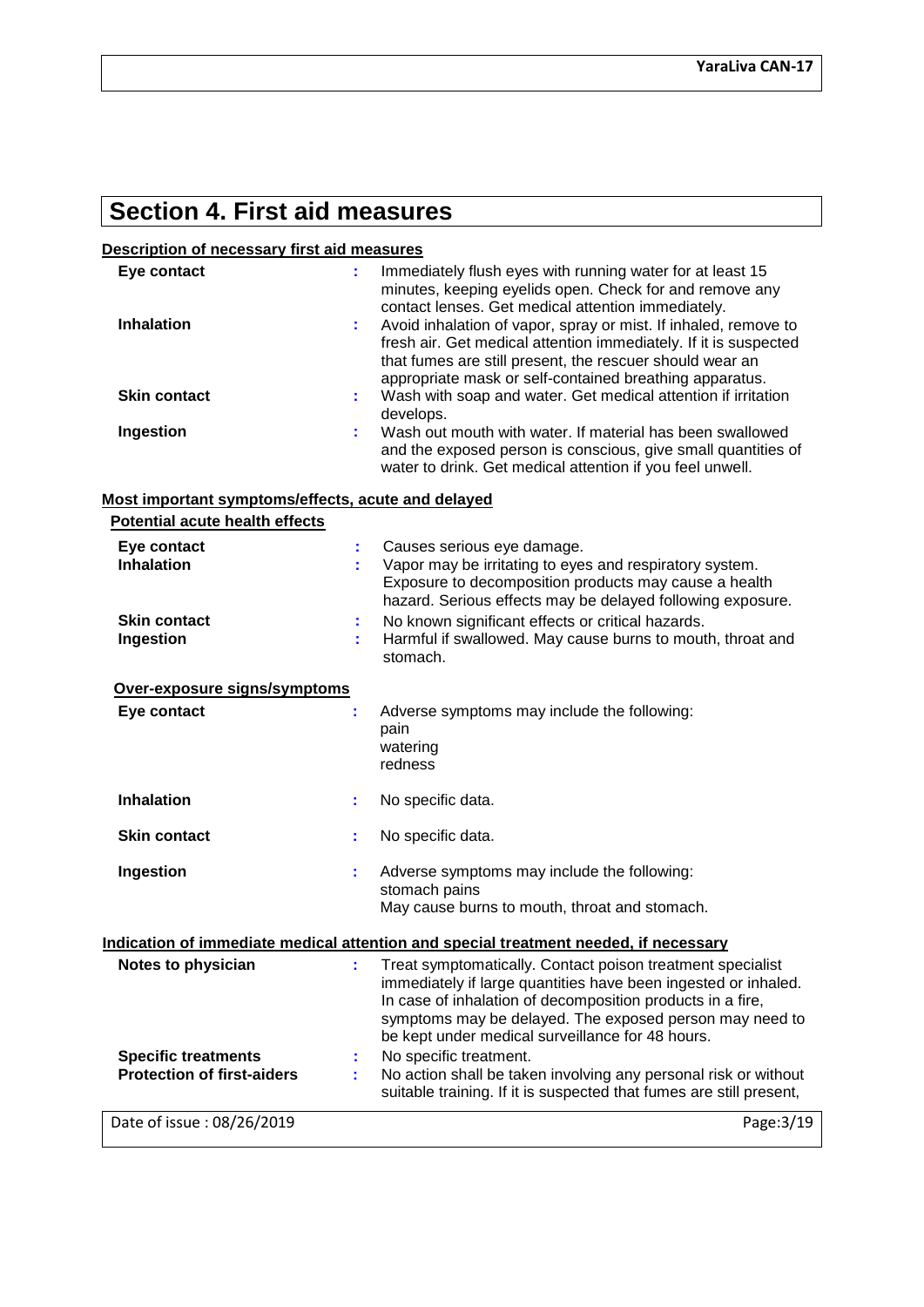the rescuer should wear an appropriate mask or self-contained breathing apparatus. Wash contaminated clothing thoroughly with water before removing it, or wear gloves.

**See toxicological information (Section 11)**

# **Section 5. Fire-fighting measures**

#### **Extinguishing media Suitable extinguishing media :** Use an extinguishing agent suitable for the surrounding fire. **Unsuitable extinguishing media :** None identified. **Specific hazards arising from the chemical :** In a fire or if heated, a pressure increase will occur and the container may burst. **Hazardous thermal decomposition products :** Decomposition products may include the following materials: nitrogen oxides ammonia Avoid breathing dusts, vapors or fumes from burning materials. In case of inhalation of decomposition products in a fire, symptoms may be delayed. **Special protective actions for fire-fighters :** Promptly isolate the scene by removing all persons from the vicinity of the incident if there is a fire. No action shall be taken involving any personal risk or without suitable training. **Special protective equipment for fire-fighters :** Fire-fighters should wear appropriate protective equipment and self-contained breathing apparatus (SCBA) with a full face-piece operated in positive pressure mode. **Remark :** Non-flammable.<br> **Remark :** Non-explosive **Remarka Remarka :** Non-explosive.

# **Section 6. Accidental release measures**

# **Personal precautions, protective equipment and emergency procedures**

| For non-emergency personnel      |  | No action shall be taken involving any personal risk or without<br>suitable training. Evacuate surrounding areas. Keep<br>unnecessary and unprotected personnel from entering. Do not<br>touch or walk through spilled material. Do not breathe vapor or<br>mist. Provide adequate ventilation. Wear appropriate respirator<br>when ventilation is inadequate. Put on appropriate personal<br>protective equipment (see Section 8). |  |  |  |  |
|----------------------------------|--|-------------------------------------------------------------------------------------------------------------------------------------------------------------------------------------------------------------------------------------------------------------------------------------------------------------------------------------------------------------------------------------------------------------------------------------|--|--|--|--|
| For emergency responders         |  | If specialized clothing is required to deal with the spillage, take<br>note of any information in Section 8 on suitable and unsuitable<br>materials. See also the information in "For non-emergency<br>personnel".                                                                                                                                                                                                                  |  |  |  |  |
| <b>Environmental precautions</b> |  | Avoid dispersal of spilled material and runoff and contact with<br>soil, waterways, drains and sewers. Inform the relevant                                                                                                                                                                                                                                                                                                          |  |  |  |  |
| Date of issue: 08/26/2019        |  | Page: $4/19$                                                                                                                                                                                                                                                                                                                                                                                                                        |  |  |  |  |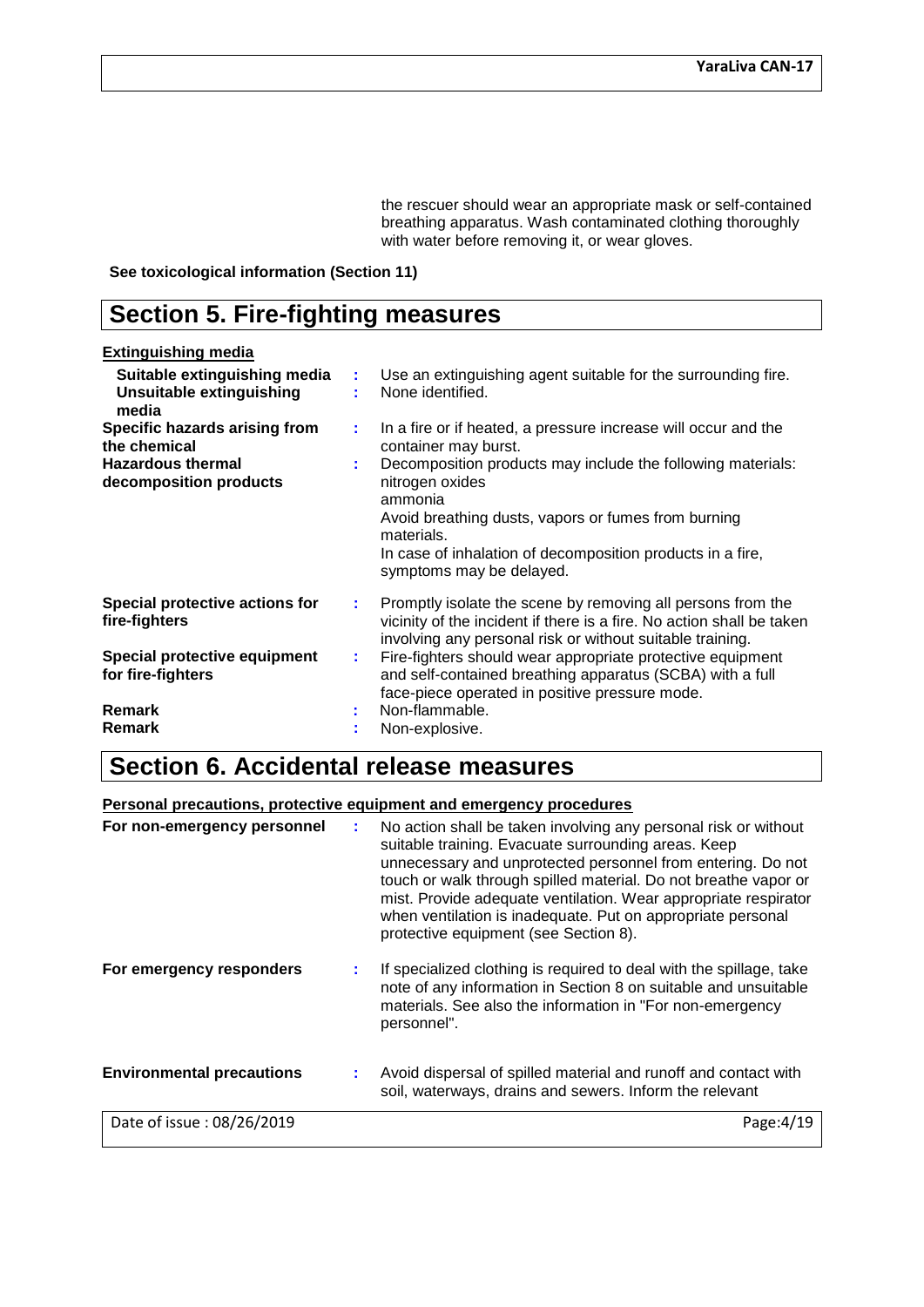authorities if the product has caused environmental pollution (sewers, waterways, soil or air).

# **Methods and materials for containment and cleaning up**

| <b>Small spill</b> | Stop leak if without risk. Move containers from spill area. Dilute<br>t<br>with water and mop up if water-soluble. Alternatively, or if<br>water-insoluble, absorb with an inert dry material and place in<br>an appropriate waste disposal container. Dispose of via a<br>licensed waste disposal contractor.                                                                                                                                                                                                                                                                                                                                                                                                              |
|--------------------|-----------------------------------------------------------------------------------------------------------------------------------------------------------------------------------------------------------------------------------------------------------------------------------------------------------------------------------------------------------------------------------------------------------------------------------------------------------------------------------------------------------------------------------------------------------------------------------------------------------------------------------------------------------------------------------------------------------------------------|
| Large spill        | Stop leak if without risk. Move containers from spill area.<br>÷<br>Approach release from upwind. Prevent entry into sewers,<br>water courses, basements or confined areas. Wash spillages<br>into an effluent treatment plant or proceed as follows. Contain<br>and collect spillage with non-combustible, absorbent material<br>e.g. sand, earth, vermiculite or diatomaceous earth and place<br>in container for disposal according to local regulations (see<br>Section 13). Dispose of via a licensed waste disposal<br>contractor. Contaminated absorbent material may pose the<br>same hazard as the spilled product. Note: see Section 1 for<br>emergency contact information and Section 13 for waste<br>disposal. |

# **Section 7. Handling and storage**

# **Precautions for safe handling**

Not for human or animal consumption.

| <b>Protective measures</b>                                             |   | Put on appropriate personal protective equipment (see<br>Section 8). Do not get in eyes or on skin or clothing. Do not<br>breathe vapor or mist. Do not ingest. If during normal use the<br>material presents a respiratory hazard, use only with adequate<br>ventilation or wear appropriate respirator. Keep in the original<br>container or an approved alternative made from a compatible<br>material, kept tightly closed when not in use. Empty containers<br>retain product residue and can be hazardous. Do not reuse<br>container. |
|------------------------------------------------------------------------|---|---------------------------------------------------------------------------------------------------------------------------------------------------------------------------------------------------------------------------------------------------------------------------------------------------------------------------------------------------------------------------------------------------------------------------------------------------------------------------------------------------------------------------------------------|
| Advice on general<br>occupational hygiene                              |   | Eating, drinking and smoking should be prohibited in areas<br>where this material is handled, stored and processed.<br>Workers should wash hands and face before eating, drinking<br>and smoking. Remove contaminated clothing and protective<br>equipment before entering eating areas. See also Section 8<br>for additional information on hygiene measures.                                                                                                                                                                              |
| <b>Conditions for safe storage,</b><br>including any incompatibilities | ÷ | Store in accordance with local regulations. Store in original<br>container protected from direct sunlight in a dry, cool and well-<br>ventilated area, away from incompatible materials (see<br>Section 10) and food and drink. Store locked up. Keep<br>container tightly closed and sealed until ready for use.<br>Containers that have been opened must be carefully resealed                                                                                                                                                            |
| Date of issue: 08/26/2019                                              |   | Page: 5/19                                                                                                                                                                                                                                                                                                                                                                                                                                                                                                                                  |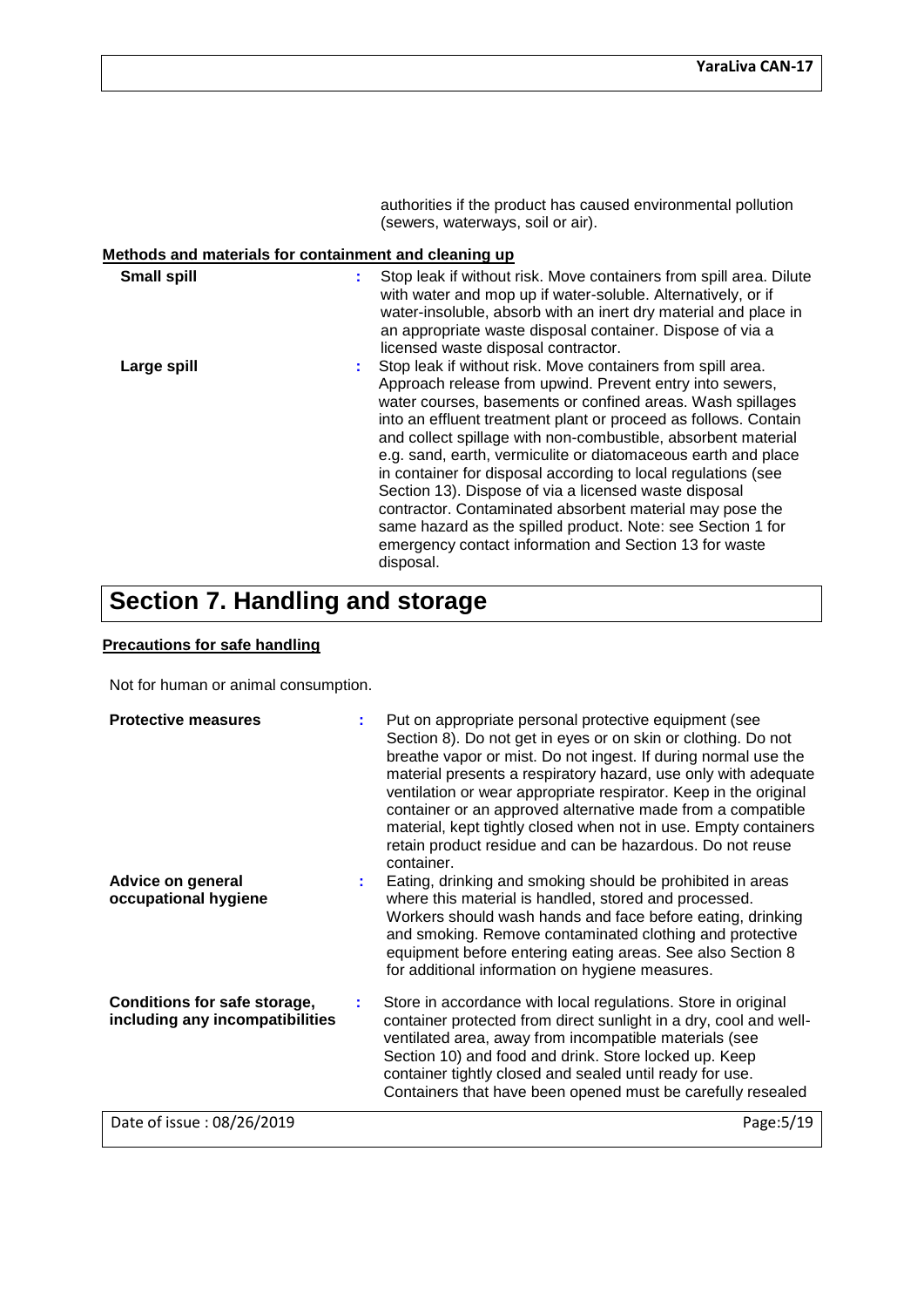and kept upright to prevent leakage. Do not store in unlabeled containers. Use appropriate containment to avoid environmental contamination. Bund storage facilities to prevent soil and water pollution in the event of spillage.

# **Section 8. Exposure controls/personal protection**

### Date of issue : 08/26/2019 Page:6/19 **Ingredient name Exposure limits** Ammonium nitrate | None. Nitric acid, calcium salt  $(2:1)$  None. **Appropriate engineering controls :** If user operations generate dust, fumes, gas, vapor or mist, use process enclosures, local exhaust ventilation or other engineering controls to keep worker exposure to airborne contaminants below any recommended or statutory limits. **Environmental exposure controls :** Emissions from ventilation or work process equipment should be checked to ensure they comply with the requirements of environmental protection legislation. In some cases, fume scrubbers, filters or engineering modifications to the process equipment will be necessary to reduce emissions to acceptable levels. **Individual protection measures Hygiene measures :** A washing facility or water for eye and skin cleaning purposes should be present. Wash hands, forearms and face thoroughly after handling chemical products, before eating, smoking and using the lavatory and at the end of the working period. Wash contaminated clothing before reusing. **Eye/face protection :** Safety eyewear complying with an approved standard should be used when a risk assessment indicates this is necessary to avoid exposure to liquid splashes, mists, gases or dusts.chemical splash goggles and/or face shield.If inhalation hazards exist, a full-face respirator may be required instead. **Recommended**: Wear tightly-sealed safety glasses. **Skin protection Hand protection <b>:** Chemical-resistant, impervious gloves complying with an approved standard should be worn at all times when handling chemical products if a risk assessment indicates this is necessary. **Body protection <b>:** Personal protective equipment for the body should be selected based on the task being performed and the risks involved. **Other skin protection <b>:** Appropriate footwear and any additional skin protection measures should be selected based on the task being performed and the risks involved and should be approved by a specialist before handling this product. **Respiratory protection :** Use a properly fitted, air-purifying or air-fed respirator

#### **Control parameters**

## **Occupational exposure limits**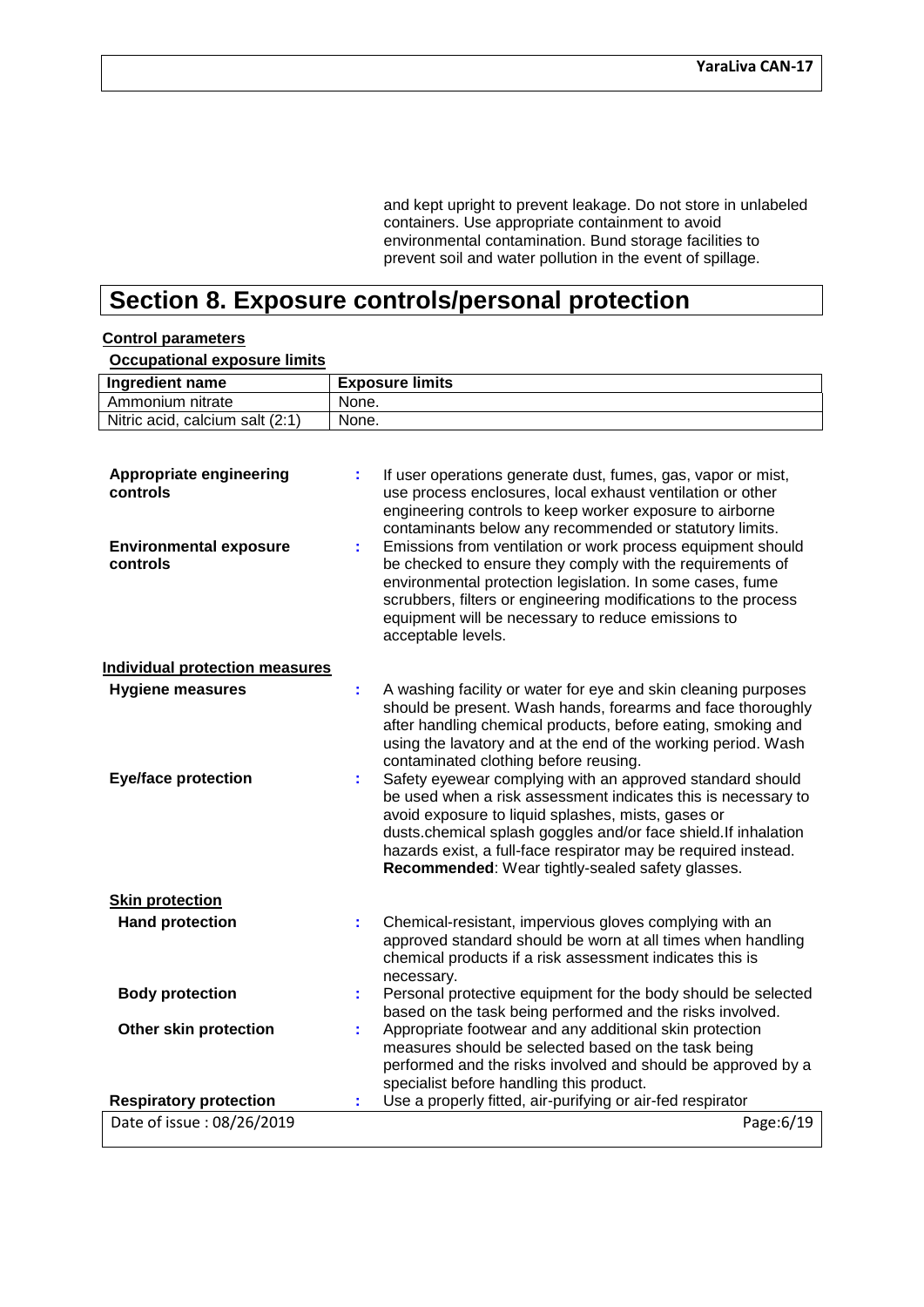complying with an approved standard if a risk assessment indicates this is necessary. Respirator selection must be based on known or anticipated exposure levels, the hazards of the product and the safe working limits of the selected respirator.

**Personal protective equipment : (Pictograms)**



# **Section 9. Physical and chemical properties**

| Date of issue: 08/26/2019                                                                                                                |                                                                                            | Page: 7/19 |
|------------------------------------------------------------------------------------------------------------------------------------------|--------------------------------------------------------------------------------------------|------------|
| <b>Explosive properties</b>                                                                                                              | <b>Kinematic: Not determined.</b><br>Non-explosive.<br>t.                                  |            |
| <b>Decomposition temperature</b><br><b>Viscosity</b>                                                                                     | Not determined.<br><b>Dynamic:</b> 12 mPa.s @ 20 °C (68 °F)                                |            |
| <b>Auto-ignition temperature</b>                                                                                                         | Not determined.                                                                            |            |
| <b>Miscibility with water</b><br>Partition coefficient: n-<br>octanol/water                                                              | This product is totally miscible in water.<br>Not determined.                              |            |
| <b>Relative density</b><br><b>Solubility</b><br>Solubility in water                                                                      | Not determined.<br>Not determined.<br>$> 100$ g/l                                          |            |
| <b>Density</b>                                                                                                                           | 1.5 g/cm3 @ 25 °C (77 °F)                                                                  |            |
| Lower and upper explosive<br>(flammable) limits<br>Vapor pressure                                                                        | Lower: Not determined.<br><b>Upper:</b> Not determined.<br>3 hPa @ 20 °C (68 °F)<br>÷.     |            |
| <b>Sublimation temperature</b><br><b>Flash point</b><br><b>Fire point</b><br><b>Evaporation rate</b><br><b>Flammability (solid, gas)</b> | Not determined.<br>Not determined.<br>Not determined.<br>Not determined.<br>Non-flammable. |            |
| <b>Boiling/condensation point</b>                                                                                                        | 129 °C<br>÷<br>(264 °F)                                                                    |            |
| <b>Melting/freezing point</b>                                                                                                            | $0 - 1$ °C (32 - 34 °F)<br>÷.                                                              |            |
| <b>Appearance</b><br><b>Physical state</b><br>Color<br>Odor<br><b>Odor threshold</b><br>pH                                               | liquid<br>t<br>Colorless.,<br>Odorless.<br>Not determined.<br>6 - 7 [Conc.: 150 g/l]       |            |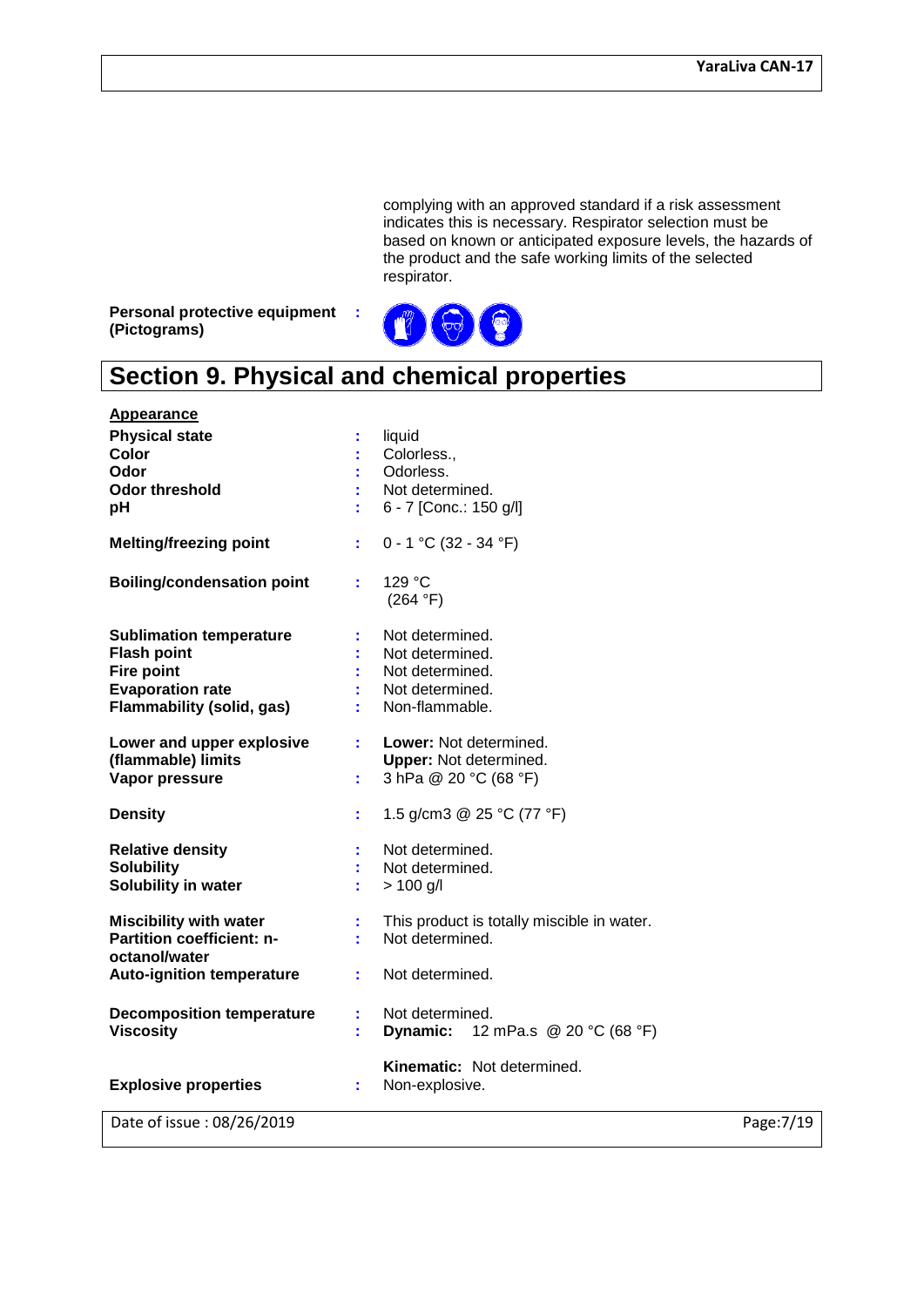**Oxidizing properties :** None

# **Section 10. Stability and reactivity**

| <b>Reactivity</b>                            | ÷  | No specific test data related to reactivity available for this<br>product or its ingredients.           |  |  |  |
|----------------------------------------------|----|---------------------------------------------------------------------------------------------------------|--|--|--|
| <b>Chemical stability</b>                    | ÷  | The product is stable.                                                                                  |  |  |  |
| <b>Possibility of hazardous</b><br>reactions | ÷. | Under normal conditions of storage and use, hazardous<br>reactions will not occur.                      |  |  |  |
| <b>Conditions to avoid</b>                   | ÷  | Avoid contamination by any source including metals, dust and<br>organic materials.                      |  |  |  |
| Incompatible materials                       | ÷. | alkalis<br>combustible materials<br>reducing materials<br>organic materials<br>Acids                    |  |  |  |
| <b>Hazardous decomposition</b><br>products   | ÷  | Under normal conditions of storage and use, hazardous<br>decomposition products should not be produced. |  |  |  |

# **Section 11. Toxicological information**

# **Information on toxicological effects**

# **Acute toxicity**

| Product/ingredie                | <b>Method</b>   | <b>Species</b> | <b>Result</b>   | <b>Exposure</b> | <b>References</b> |  |
|---------------------------------|-----------------|----------------|-----------------|-----------------|-------------------|--|
| nt name                         |                 |                |                 |                 |                   |  |
| Ammonium nitrate                |                 |                |                 |                 |                   |  |
|                                 | OECD 401        | Rat            | 2,950 mg/kg     | Not             | <b>IUCLID</b>     |  |
|                                 | LD50 Oral       |                |                 | applicable.     |                   |  |
|                                 | OECD 402        | Rat            | $> 5,000$ mg/kg | Not             | <b>IUCLID</b>     |  |
|                                 | LD50 Dermal     |                |                 | applicable.     |                   |  |
| Nitric acid, calcium salt (2:1) |                 |                |                 |                 |                   |  |
|                                 | OECD 423        | Rat            | 500 mg/kg       | <b>Not</b>      | <b>IUCLID</b>     |  |
|                                 | LD50 Oral       |                |                 | applicable.     |                   |  |
|                                 | <b>OECD 402</b> | Rat            | $2,000 - 5,000$ | <b>Not</b>      | <b>IUCLID</b>     |  |
|                                 | LD50 Dermal     |                | mg/kg           | applicable.     |                   |  |

**Conclusion/Summary :** Harmful if swallowed.

# **Irritation/Corrosion**

| <b>Product/ingredient</b>              | <b>Method</b> | <b>Species</b> | <b>Result</b> | <b>Exposure</b> | <b>References</b> |  |  |
|----------------------------------------|---------------|----------------|---------------|-----------------|-------------------|--|--|
| name                                   |               |                |               |                 |                   |  |  |
| Ammonium nitrate                       |               |                |               |                 |                   |  |  |
|                                        | OECD 405      | Rabbit         | Irritant      |                 | <b>IUCLID</b>     |  |  |
| Date of issue: 08/26/2019<br>Page:8/19 |               |                |               |                 |                   |  |  |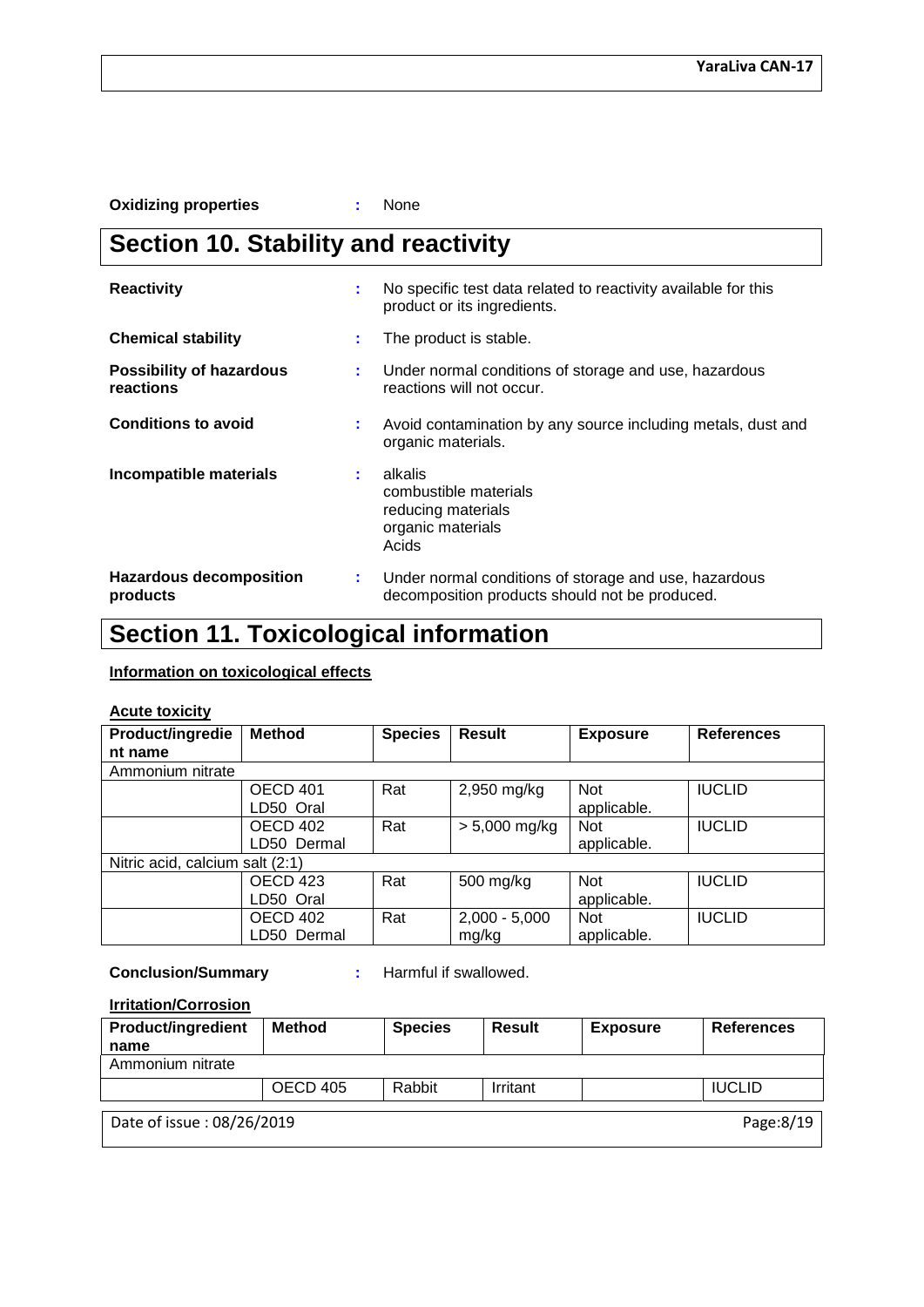|                                 | Eyes                    |        |            |      |                 |
|---------------------------------|-------------------------|--------|------------|------|-----------------|
| Nitric acid, calcium salt (2:1) |                         |        |            |      |                 |
|                                 | <b>OECD 405</b><br>Eves | Rabbit | Corrosive. | 72 h | <b>IUCLID 5</b> |

## **Conclusion/Summary**

**:** No known significant effects or critical hazards.

**Eyes :** Causes serious eye damage. Causes serious eye damage.

**Respiratory :** No known significant effects or critical hazards.

## **Sensitization**

| <b>Product/ingredient</b><br>name | <b>Method</b>    | <b>Species</b> | <b>Result</b>   | <b>References</b> |
|-----------------------------------|------------------|----------------|-----------------|-------------------|
| Ammonium nitrate                  |                  |                |                 |                   |
|                                   | OECD 429<br>Skin | Mouse          | Not sensitizing |                   |

# **Conclusion/Summary**

**Skin**<br> **Respiratory**<br> **:** Not sensitizing<br> **:** Not sensitizing

**:** Not sensitizing

# **Mutagenicity**

| <b>Product/ingredient</b><br>name | <b>Method</b> | <b>Test detail</b>                                                                                                                                                                                                                          | <b>Result</b> | <b>References</b> |
|-----------------------------------|---------------|---------------------------------------------------------------------------------------------------------------------------------------------------------------------------------------------------------------------------------------------|---------------|-------------------|
| Ammonium nitrate                  |               |                                                                                                                                                                                                                                             |               |                   |
|                                   | OECD 473      | Mammalian<br>Toxicity -<br>Genotoxicity - In<br>vitro Mammalian<br>Chromosome<br>Aberration Test or<br>Mammalian Bone<br>Marrow<br>Chromosomal<br><b>Abberation Test</b><br>or Mammalian<br>Erythrocyte<br>Micronucleus<br>Test<br>In vitro | Negative      | <b>IUCLID</b>     |
|                                   | OECD 471      | <b>Bacteria</b><br>In vitro                                                                                                                                                                                                                 | Negative      | <b>IUCLID</b>     |

**Conclusion/Summary :** No known significant effects or critical hazards.

# **Carcinogenicity**

Date of issue : 08/26/2019 Page:9/19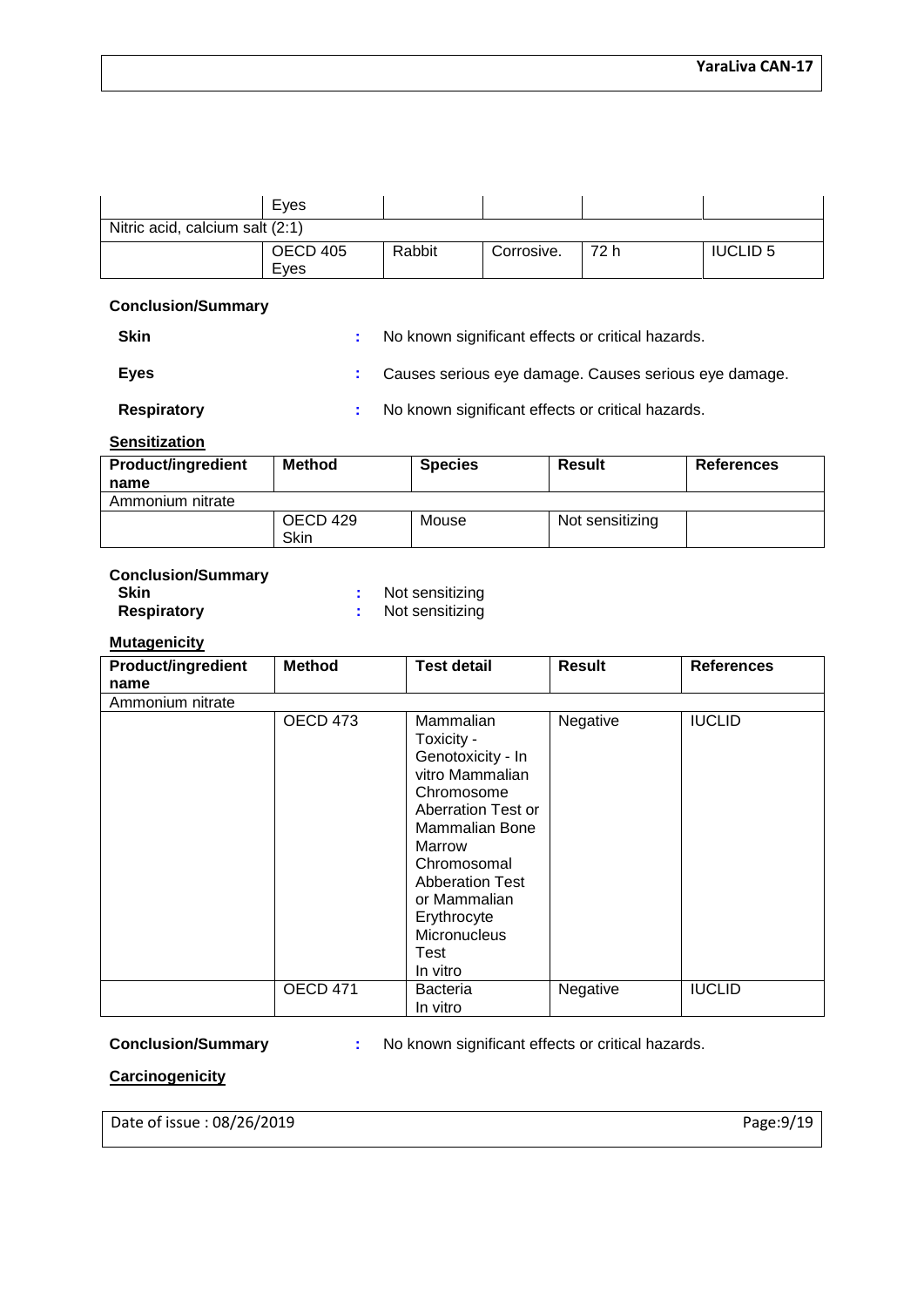# **Classification**

| <b>Product/ingredient</b> | <b>OSHA</b> | IARC | <b>NTP</b>      |
|---------------------------|-------------|------|-----------------|
| name                      |             |      |                 |
| Nitric acid, calcium salt | <b>Not</b>  | 2Α   | Not applicable. |
| (2:1)                     | applicable. |      |                 |

**Conclusion/Summary :** No known significant effects or critical hazards.

# **Reproductive toxicity**

| <b>Product/ingredient</b>       | <b>Method</b>    | <b>Species</b> | <b>Result</b>                                                                                          | <b>Exposure</b> | <b>References</b> |
|---------------------------------|------------------|----------------|--------------------------------------------------------------------------------------------------------|-----------------|-------------------|
| name                            |                  |                |                                                                                                        |                 |                   |
| Ammonium nitrate                |                  |                |                                                                                                        |                 |                   |
|                                 | OECD 422<br>Oral | Rat            | Fertility effects-<br>Negative<br>Developmental-<br>Negative<br><b>NOAEL</b><br>> 1500 mg/kg<br>bw/day | 28 days         | <b>IUCLID</b>     |
| Nitric acid, calcium salt (2:1) |                  |                |                                                                                                        |                 |                   |
|                                 | OECD 422<br>Oral | Rat            | Fertility effects-<br>Negative<br>Developmental-<br>Negative<br><b>NOAEL</b><br>> 1500 mg/kg<br>bw/day | 28 days         | <b>IUCLID 5</b>   |

**Conclusion/Summary :** No known significant effects or critical hazards.

# **Specific target organ toxicity (single exposure)**

No known significant effects or critical hazards.

# **Specific target organ toxicity (repeated exposure)**

No known significant effects or critical hazards.

# **Aspiration hazard**

No known significant effects or critical hazards.

| Information on the likely<br>routes of exposure |   | Not available.                                                                                                                                                                 |
|-------------------------------------------------|---|--------------------------------------------------------------------------------------------------------------------------------------------------------------------------------|
| Potential acute health effects                  |   |                                                                                                                                                                                |
| Eye contact                                     |   | Causes serious eye damage.                                                                                                                                                     |
| <b>Inhalation</b>                               | × | Vapor may be irritating to eyes and respiratory system.<br>Exposure to decomposition products may cause a health<br>hazard. Serious effects may be delayed following exposure. |
| <b>Skin contact</b>                             | ÷ | No known significant effects or critical hazards.                                                                                                                              |
| Ingestion                                       |   | Harmful if swallowed. May cause burns to mouth, throat and<br>stomach.                                                                                                         |
| Date of issue: 08/26/2019                       |   | Page: 10/19                                                                                                                                                                    |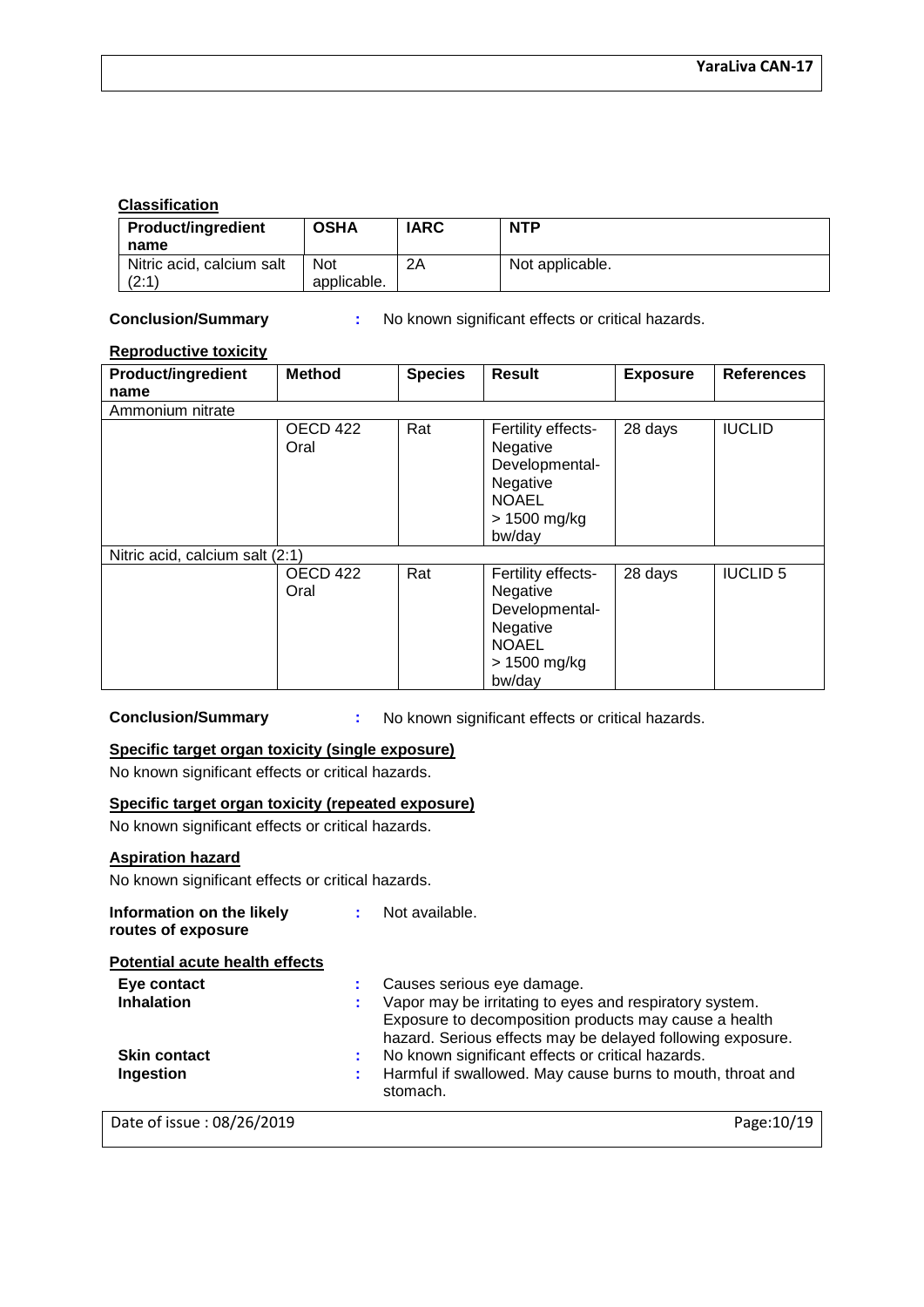# **Symptoms related to the physical, chemical and toxicological characteristics**

| Eye contact         |    | Adverse symptoms may include the following:<br>pain<br>watering<br>redness                                    |
|---------------------|----|---------------------------------------------------------------------------------------------------------------|
| <b>Inhalation</b>   |    | No specific data.                                                                                             |
| <b>Skin contact</b> |    | No specific data.                                                                                             |
| Ingestion           | ÷. | Adverse symptoms may include the following:<br>stomach pains<br>May cause burns to mouth, throat and stomach. |

# **Delayed and immediate effects and also chronic effects from short and long term exposure**

| <b>Short term exposure</b>                                      |                                  |
|-----------------------------------------------------------------|----------------------------------|
| Potential immediate effects<br><b>Potential delayed effects</b> | Not available.<br>Not available. |
| Long term exposure                                              |                                  |

| <b>Potential immediate effects</b> | Not available. |
|------------------------------------|----------------|
| <b>Potential delayed effects</b>   | Not available. |

# **Potential chronic health effects**

| <b>Product/ingredient</b>       | <b>Method</b>                                      | <b>Species</b> | <b>Result</b>    | <b>Exposure</b>               | <b>References</b> |
|---------------------------------|----------------------------------------------------|----------------|------------------|-------------------------------|-------------------|
| name                            |                                                    |                |                  |                               |                   |
| Ammonium nitrate                |                                                    |                |                  |                               |                   |
|                                 | OECD 422<br>Chronic<br><b>NOAEL</b><br>Oral        | Rat            | $256$ mg/kg      | 28 days                       | <b>IUCLID</b>     |
|                                 | OECD 412<br>Sub-acute<br><b>NOEC</b><br>Inhalation | Rat            | >185<br>mg/kg    | 2 weeks 5<br>hours per<br>day | <b>IUCLID</b>     |
| Nitric acid, calcium salt (2:1) |                                                    |                |                  |                               |                   |
|                                 | OECD 407<br>Sub-acute<br><b>NOAEL</b><br>Oral      | Rat            | > 1,000<br>mg/kg | 28 days                       | <b>IUCLID 5</b>   |

| Carcinogenicity                    | No known significant effects or critical hazards. |             |
|------------------------------------|---------------------------------------------------|-------------|
| <b>Mutagenicity</b>                | No known significant effects or critical hazards. |             |
| <b>Fertility effects</b>           | No known significant effects or critical hazards. |             |
| <b>Developmental effects</b>       | No known significant effects or critical hazards. |             |
| <b>Effects on or via lactation</b> | No known significant effects or critical hazards. |             |
| Date of issue: 08/26/2019          |                                                   | Page: 11/19 |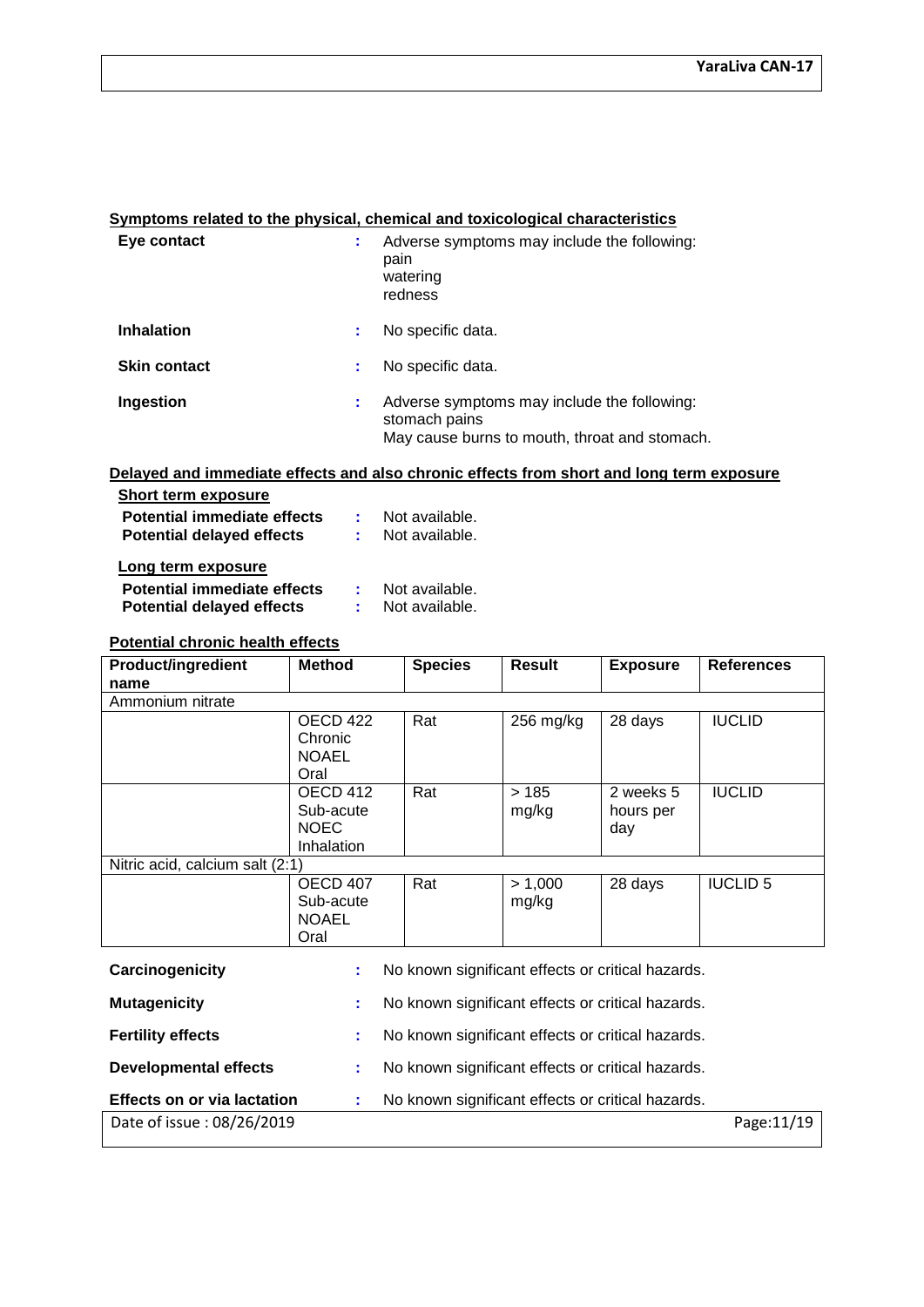| <b>Other effects</b>         |   | No known significant effects or critical hazards.                                                             |
|------------------------------|---|---------------------------------------------------------------------------------------------------------------|
| Over-exposure signs/symptoms |   |                                                                                                               |
| Eye contact                  | ÷ | Adverse symptoms may include the following:<br>pain<br>watering<br>redness                                    |
| <b>Inhalation</b>            | и | No specific data.                                                                                             |
| <b>Skin contact</b>          | ÷ | No specific data.                                                                                             |
| Ingestion                    | ÷ | Adverse symptoms may include the following:<br>stomach pains<br>May cause burns to mouth, throat and stomach. |

# **Numerical measures of toxicity**

| <b>Acute toxicity estimates</b> |                  |
|---------------------------------|------------------|
| Route                           | <b>ATE value</b> |
| วral                            | 869.6 mg/kg      |

# **Section 12. Ecological information**

# **Toxicity**

| Product/ingred                  | <b>Method</b> | <b>Species</b> | <b>Result</b>  | <b>Exposure</b> | <b>References</b> |
|---------------------------------|---------------|----------------|----------------|-----------------|-------------------|
| jent name                       |               |                |                |                 |                   |
| Ammonium nitrate                |               |                |                |                 |                   |
|                                 | Acute LC50    | Fish           | 447 mg/l       | 48 h            | <b>IUCLID</b>     |
|                                 | Fresh water   |                |                |                 |                   |
|                                 | Acute EC50    | Daphnia        | 490 mg/l       | 48 h            | <b>IUCLID</b>     |
|                                 | Fresh water   |                |                |                 |                   |
|                                 | Acute EC50    | Algae          | 1,700 mg/l     | 10 <sub>d</sub> | <b>IUCLID</b>     |
|                                 | Salt water    |                |                |                 |                   |
|                                 | OECD 209      | Activated      | 180 mg/l       | 180 min         | <b>IUCLID</b>     |
|                                 | Chronic       | sludge         |                |                 |                   |
|                                 | <b>NOEC</b>   |                |                |                 |                   |
|                                 | Marine water  |                |                |                 |                   |
|                                 | OECD 209      | Activated      | $> 1,000$ mg/l | 180 min         | <b>IUCLID</b>     |
|                                 | Acute EC50    | sludge         |                |                 |                   |
|                                 | Marine water  |                |                |                 |                   |
| Nitric acid, calcium salt (2:1) |               |                |                |                 |                   |
|                                 | OECD 203      | Fish           | 1,378 mg/l     | 96 h            | <b>IUCLID 5</b>   |
|                                 | Acute LC50    |                |                |                 |                   |
|                                 | Fresh water   |                |                |                 |                   |
|                                 | Acute EC50    | Daphnia        | 490 mg/l       | 48 h            | <b>IUCLID 5</b>   |
|                                 | Fresh water   |                |                |                 |                   |
|                                 | Acute EC50    | Algae          | $> 1,700$ mg/l | 10 <sub>d</sub> | <b>IUCLID 5</b>   |
|                                 | Salt water    |                |                |                 |                   |

Date of issue : 08/26/2019 Page:12/19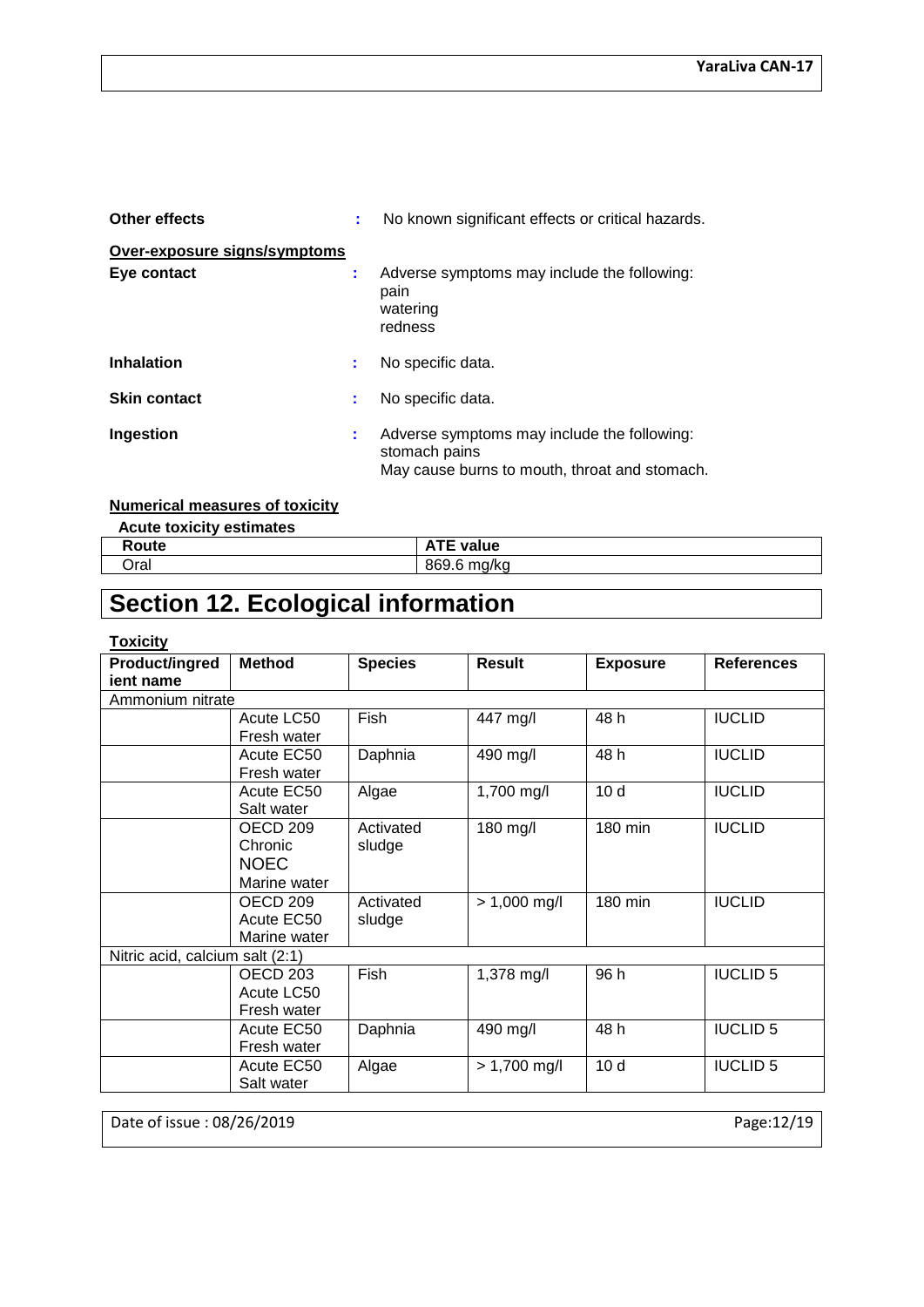| <b>Conclusion/Summary</b>                  |        | No known significant effects or critical hazards.                                           |                  |
|--------------------------------------------|--------|---------------------------------------------------------------------------------------------|------------------|
| <b>Persistence and degradability</b>       |        |                                                                                             |                  |
| <b>Conclusion/Summary</b>                  |        | Readily biodegradable in plants and soils.                                                  |                  |
| <b>Bioaccumulative potential</b>           |        |                                                                                             |                  |
| Product/ingredient name                    | LogPow | <b>BCF</b>                                                                                  | <b>Potential</b> |
| Nitric acid, calcium salt<br>(2:1)         | < 0    | Not applicable.                                                                             | low              |
| <b>Conclusion/Summary</b>                  |        | Bioaccumulation: Not reported                                                               |                  |
| <b>Mobility in soil</b>                    |        |                                                                                             |                  |
| Soil/water partition<br>coefficient (KOC)  |        | Not available.                                                                              |                  |
| <b>Mobility</b>                            | ÷      | This product may move with surface or groundwater flows<br>because its water solubility is: |                  |
| Other adverse effects                      |        | No known significant effects or critical hazards.                                           |                  |
| <b>Section 13. Disposal considerations</b> |        |                                                                                             |                  |

### **Product**

**Methods of disposal :** The generation of waste should be avoided or minimized wherever possible. Disposal of this product, solutions and any by-products should at all times comply with the requirements of environmental protection and waste disposal legislation and any regional local authority requirements. Dispose of surplus and non-recyclable products via a licensed waste disposal contractor. Waste should not be disposed of untreated to the sewer unless fully compliant with the requirements of all authorities with jurisdiction. Waste packaging should be recycled. Incineration or landfill should only be considered when recycling is not feasible. This material and its container must be disposed of in a safe way. Care should be taken when handling emptied containers that have not been cleaned or rinsed out. Empty containers or liners may retain some product residues. Avoid dispersal of spilled material and runoff and contact with soil, waterways, drains and sewers.

# **Section 14. Transport information**

| <b>Regulation: UN Class</b>  |                 |
|------------------------------|-----------------|
| 14.1 UN number               | Not regulated.  |
| 14.2 UN proper shipping name | Not applicable. |
| Date of issue: 08/26/2019    | Page:13/19      |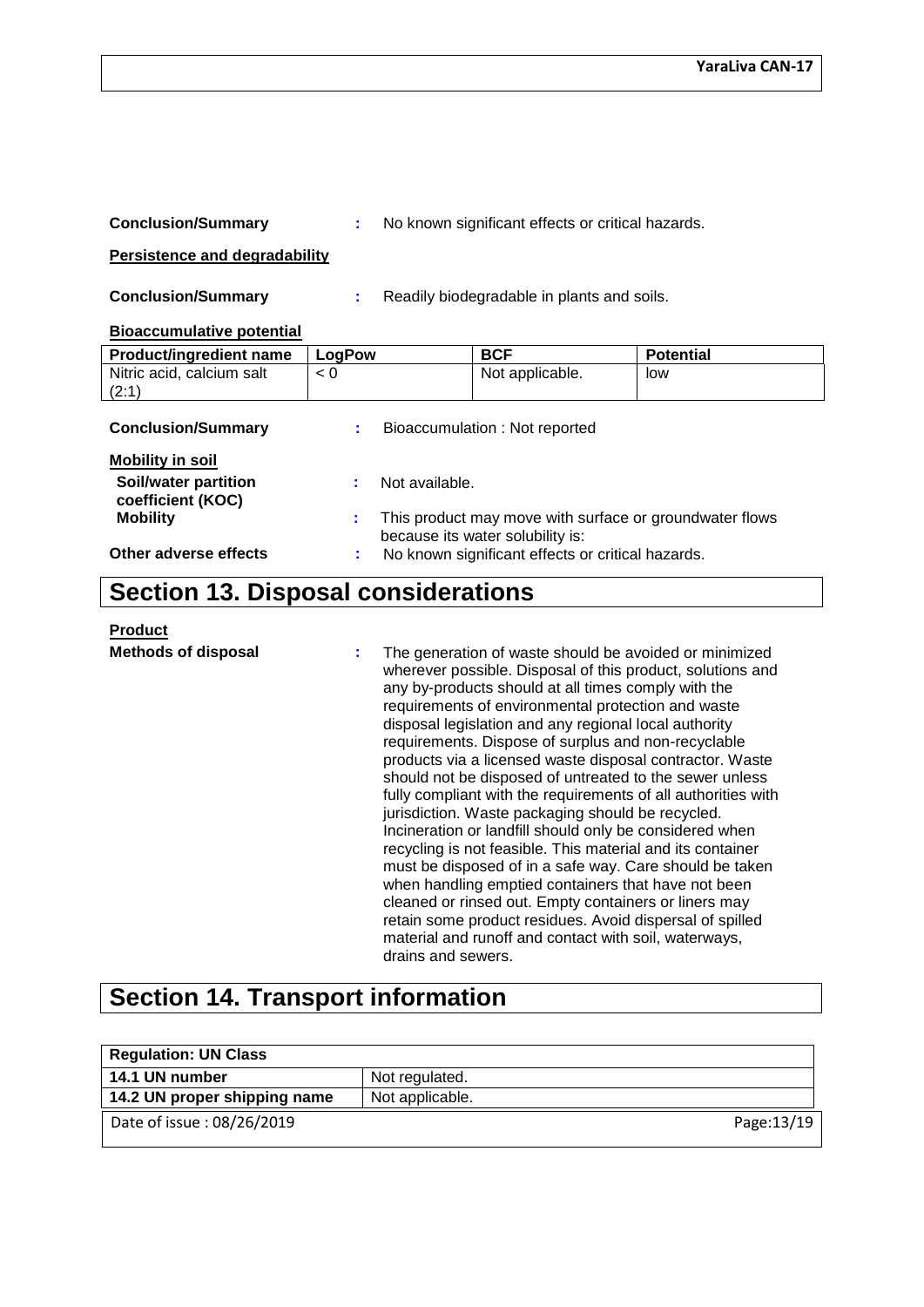| 14.3 Transport hazard class(es)                               | Not applicable. |
|---------------------------------------------------------------|-----------------|
| 14.4 Packing group                                            | Not applicable. |
| <b>14.5 Environmental hazards</b>                             | No.             |
| <b>Additional information</b><br><b>Environmental hazards</b> | : No.           |

| <b>Regulation: IMDG</b>           |                 |
|-----------------------------------|-----------------|
| 14.1 UN number                    | Not regulated.  |
| 14.2 UN proper shipping name      | Not applicable. |
| 14.3 Transport hazard class(es)   | Not applicable. |
|                                   |                 |
| 14.4 Packing group                | Not applicable. |
| <b>14.5 Environmental hazards</b> | No.             |
| <b>Additional information</b>     |                 |
| <b>Marine pollutant</b>           | : No.           |
|                                   |                 |

| <b>Regulation: IATA</b>           |                 |
|-----------------------------------|-----------------|
| 14.1 UN number                    | Not regulated.  |
| 14.2 UN proper shipping name      | Not applicable. |
| 14.3 Transport hazard class(es)   | Not applicable. |
|                                   |                 |
| 14.4 Packing group                | Not applicable. |
| <b>14.5 Environmental hazards</b> | No.             |
| <b>Additional information</b>     |                 |
| <b>Marine pollutant</b>           | : No.           |
|                                   |                 |

| <b>Regulation: DOT Classification</b> |                 |  |
|---------------------------------------|-----------------|--|
| 14.1 UN number                        | Not regulated.  |  |
| 14.2 UN proper shipping name          | Not applicable. |  |
| 14.3 Transport hazard class(es)       | Not applicable. |  |
|                                       |                 |  |
| 14.4 Packing group                    | Not applicable. |  |
| <b>14.5 Environmental hazards</b>     | No.             |  |
| <b>Additional information</b>         |                 |  |
| <b>Marine pollutant</b>               | Not available.  |  |
|                                       |                 |  |

| <b>Regulation: TDG Class</b>    |                 |
|---------------------------------|-----------------|
| 14.1 UN number                  | Not regulated.  |
| 14.2 UN proper shipping name    | Not applicable. |
| 14.3 Transport hazard class(es) | Not applicable. |
|                                 |                 |
| Date of issue: 08/26/2019       | Page: 14/19     |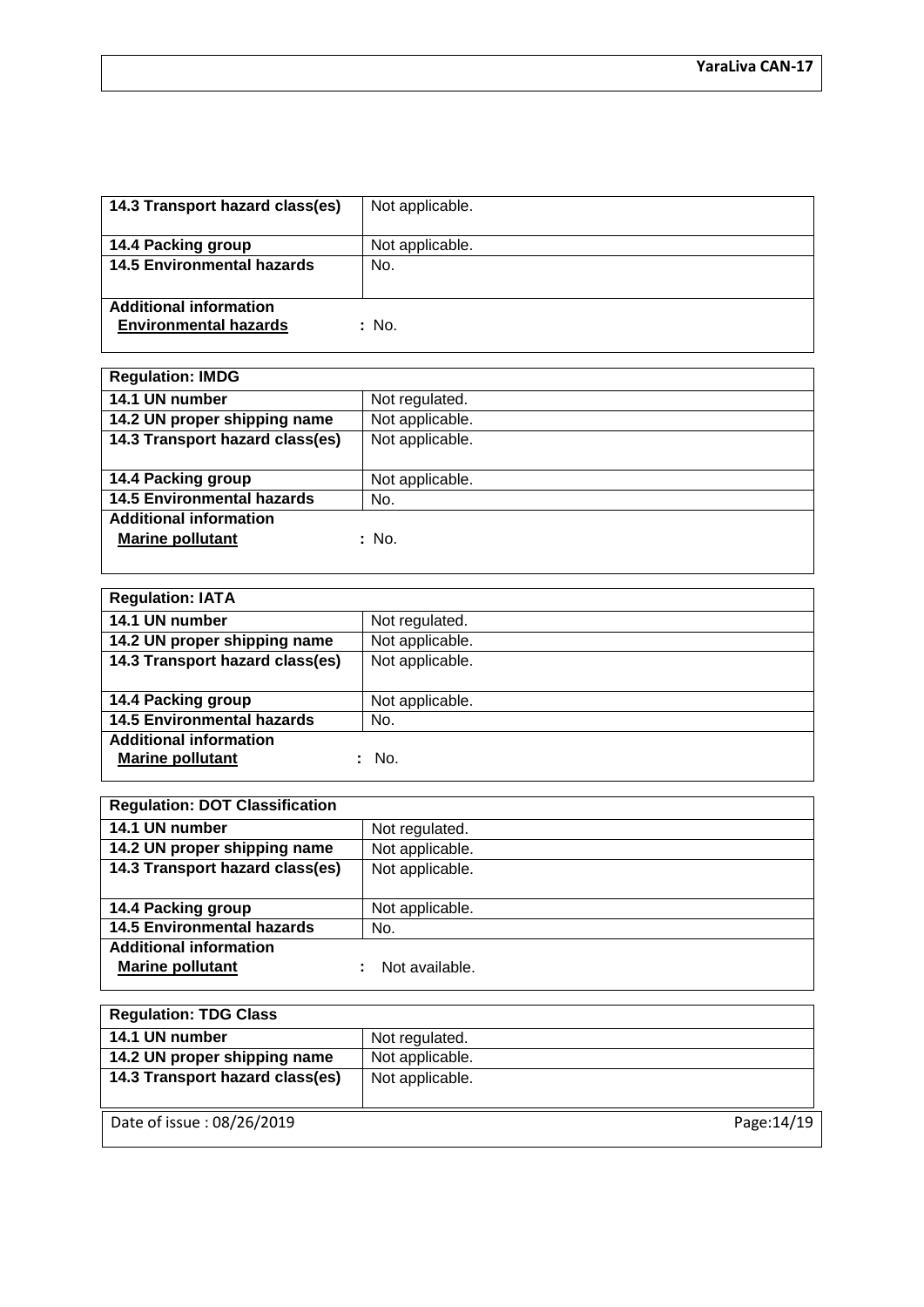| 14.4 Packing group                                                               | Not applicable.                                                                                                                                     |
|----------------------------------------------------------------------------------|-----------------------------------------------------------------------------------------------------------------------------------------------------|
| <b>14.5 Environmental hazards</b>                                                | No.                                                                                                                                                 |
| <b>Additional information</b><br>Not applicable.<br><b>Environmental hazards</b> | : No.                                                                                                                                               |
| <b>14.6 Special precautions for</b><br>user                                      | Transport within user's premises: Ensure that persons<br>t.<br>transporting the product know what to do in the event of<br>an accident or spillage. |
| <b>IMSBC</b>                                                                     | Not applicable.<br>t.                                                                                                                               |
|                                                                                  | Transport in bulk according to Annex II of MARPOL and the IBC Code                                                                                  |

|                           | <b>THE READ OF A READ OF A READ OF A READ OF A READY AND LODGED</b>                                  |
|---------------------------|------------------------------------------------------------------------------------------------------|
| Proper shipping name      | Noxious Liquid NF(9)n.o.s. (CAN 17, Contains ammonium<br>nitrate solutions (93% or less)) ST3, Cat Z |
| Ship type                 | $\pm$ 3                                                                                              |
| <b>Pollution category</b> | $\mathbf{z}$ /                                                                                       |

# **Section 15. Regulatory information**

| <b>U.S. Federal regulations</b>                                           | ÷. | TSCA 8(a) CDR Exempt/Partial exemption: Not<br>determined |             |
|---------------------------------------------------------------------------|----|-----------------------------------------------------------|-------------|
| Clean Air Act Section 112(b)<br><b>Hazardous Air Pollutants</b><br>(HAPs) | ÷. | Not listed                                                |             |
| <b>Clean Air Act Section 602</b><br><b>Class I Substances</b>             |    | Not listed                                                |             |
| <b>Clean Air Act Section 602</b><br><b>Class II Substances</b>            |    | Not listed                                                |             |
| <b>DEA List I Chemicals</b><br>(Precursor Chemicals)                      | ÷. | Not listed                                                |             |
| <b>DEA List II Chemicals</b><br>(Essential Chemicals)                     | ÷. | Not listed                                                |             |
| <u>SARA 302/304</u>                                                       |    |                                                           |             |
| <b>Composition/information on ingredients</b>                             |    |                                                           |             |
| No products were found.                                                   |    |                                                           |             |
| <b>SARA 304 RQ</b>                                                        | t. | Not applicable.                                           |             |
| <b>SARA 311/312</b>                                                       |    |                                                           |             |
| <b>Classification</b>                                                     | ÷. | <b>ACUTE TOXICITY - oral - Category 4</b>                 |             |
| Date of issue: 08/26/2019                                                 |    |                                                           | Page: 15/19 |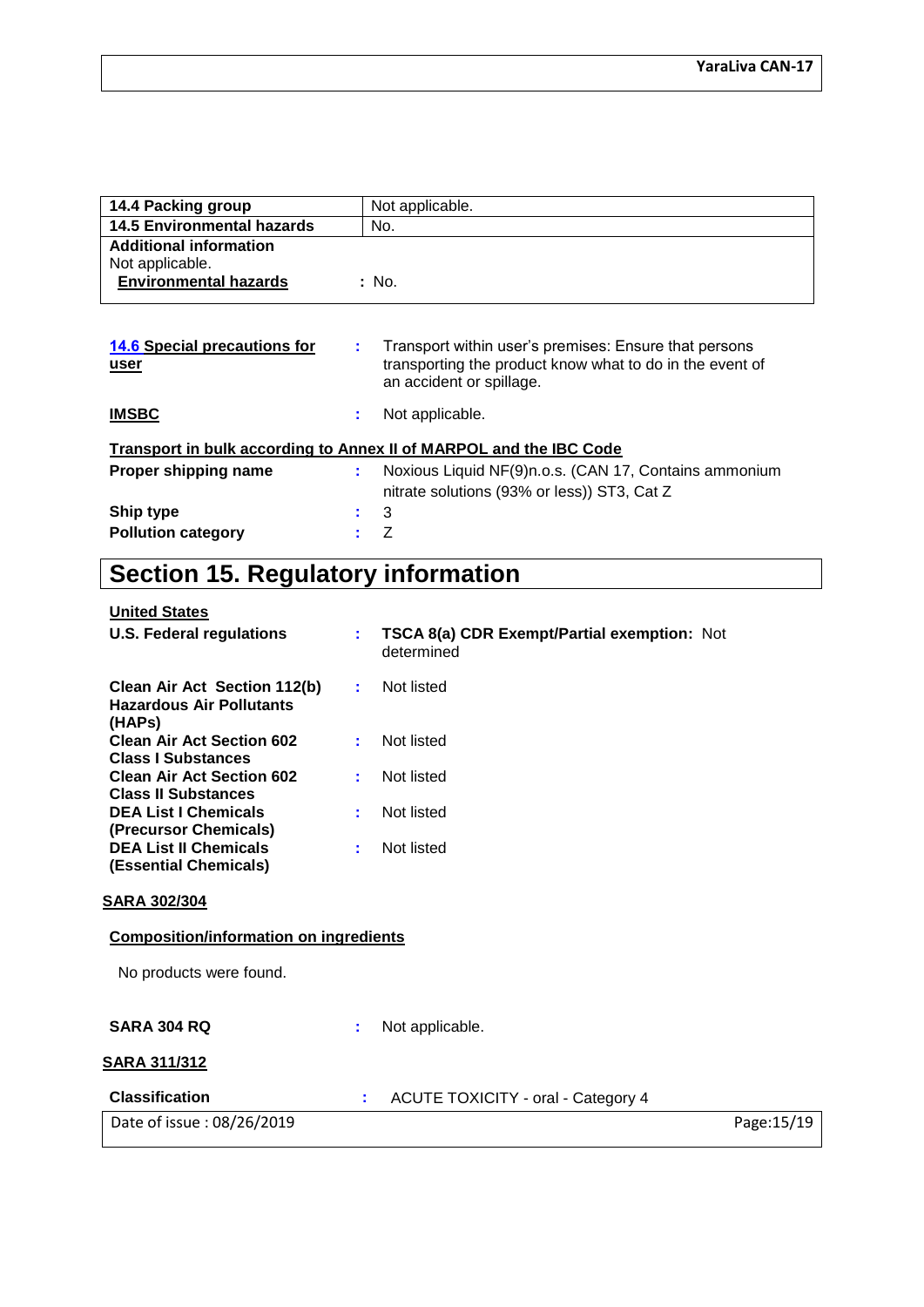# SERIOUS EYE DAMAGE - Category 1

### **Composition/information on ingredients**

| <b>Name</b>                        | $\frac{9}{6}$ | <b>Classification</b>                                                                                                 |
|------------------------------------|---------------|-----------------------------------------------------------------------------------------------------------------------|
| Ammonium nitrate                   | $>= 30 - 35$  | Fire hazard - Immediate (acute) health hazard<br>EYE IRRITATION - Category 2A<br><b>OXIDIZING SOLIDS - Category 3</b> |
| Nitric acid, calcium salt<br>(2:1) | $>= 50 - 65$  | Immediate (acute) health hazard - Delayed (chronic)<br>health hazard<br>Immediate (acute) health hazard               |

# **SARA 313**

## **Form R - Reporting requirements**

| <b>Product name</b>             | <b>CAS number</b> |              |
|---------------------------------|-------------------|--------------|
| Ammonium nitrate                | 6484-52-2         | $>= 30 - 35$ |
| Nitric acid, calcium salt (2:1) | 13477-34-4        | $>= 50 - 65$ |

#### **Supplier notification**

| <b>Product name</b>             | <b>CAS number</b> |                  |
|---------------------------------|-------------------|------------------|
| Nitric acid, calcium salt (2:1) | 13477-34-4        | $>= 50 - 65$     |
| Ammonium nitrate                | 6484-52-2         | $>=$ 30 - $<$ 35 |

SARA 313 notifications must not be detached from the SDS and any copying and redistribution of the SDS shall include copying and redistribution of the notice attached to copies of the SDS subsequently redistributed.

#### **State regulations**

| <b>Massachusetts</b> | : None of the components are listed.                       |
|----------------------|------------------------------------------------------------|
| <b>New York</b>      | : None of the components are listed.                       |
| <b>New Jersey</b>    | : The following components are listed:<br>Ammonium nitrate |
| Pennsylvania         | : The following components are listed:<br>Ammonium nitrate |

# **California Prop. 65**

⚠ **WARNING:** Cancer and Reproductive Harm - www.P65Warnings.ca.gov.

**Inventory list**

Date of issue : 08/26/2019 **Page:16/19** Page:16/19 **Philippines inventory (PICCS):** All components are listed or exempted. **New Zealand Inventory of Chemicals (NZIoC):** All components are listed or exempted. **Korea inventory:** All components are listed or exempted. **Japan inventory:** All components are listed or exempted. **China inventory (IECSC):** All components are listed or exempted. **Australia inventory (AICS):** All components are listed or exempted.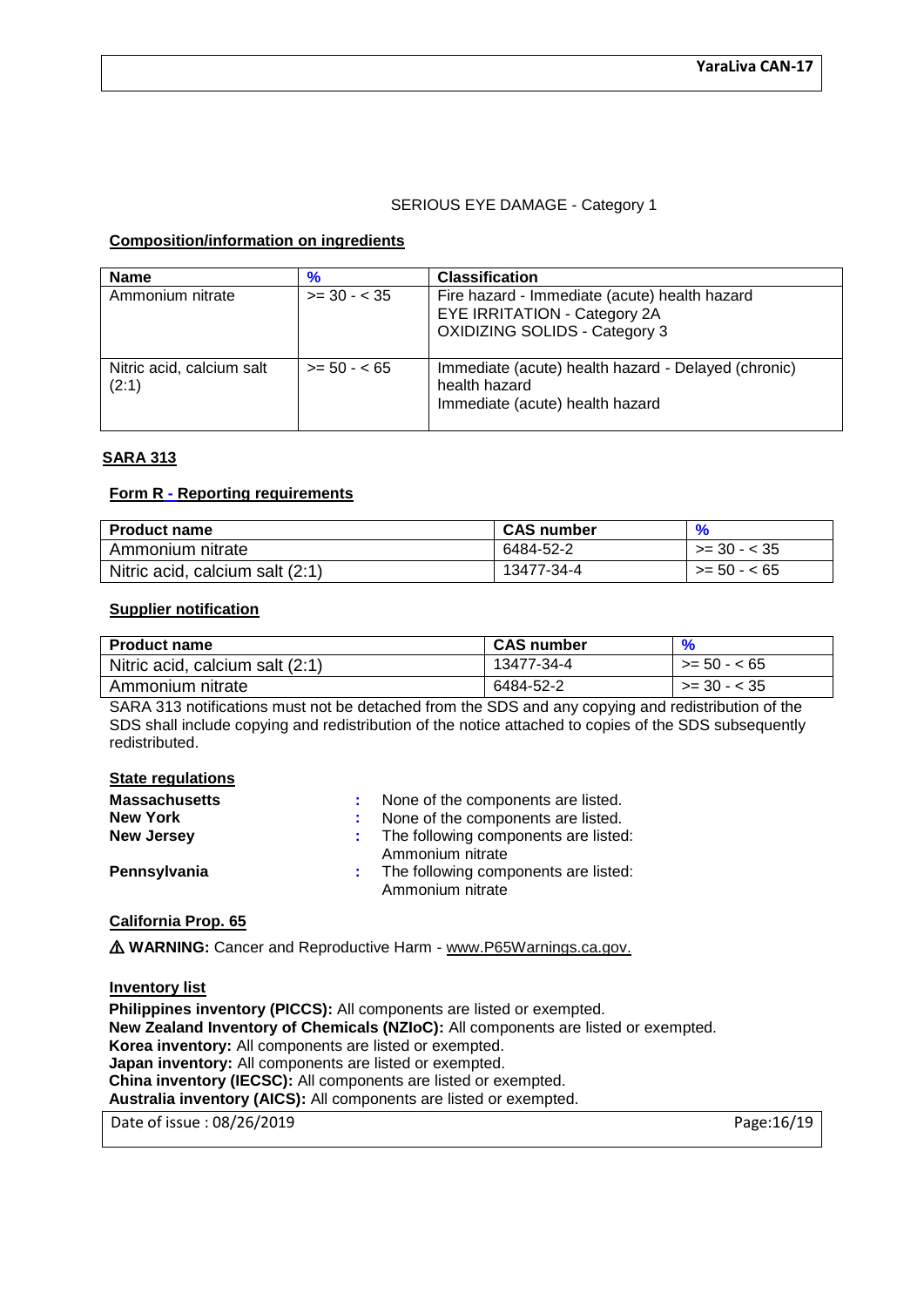**Canada inventory:** All components are listed or exempted. **Taiwan Chemical Substances Inventory (TCSI):** All components are listed or exempted. **United States inventory (TSCA 8b):** All components are listed or exempted. **EC INVENTORY (EINECS/ELINCS):** All components are listed or exempted. **Canada:** All components are listed or exempted.

# **Section 16. Other information**

### **Hazardous Material Information System (U.S.A.)**

| <b>Health</b>           |  |
|-------------------------|--|
| <b>Flammability</b>     |  |
| <b>Physical hazards</b> |  |
|                         |  |

**Caution: HMIS® ratings are based on a 0-4 rating scale, with 0 representing minimal hazards or risks, and 4 representing significant hazards or risks. Although HMIS® ratings and the associated label are not required on MSDSs or products leaving a facility under 29 CFR 1910.1200, the preparer may choose to provide them. HMIS® ratings are to be used with a fully implemented HMIS® program. HMIS® is a registered trademark and service mark of the American Coatings Association, Inc.**

**The customer is responsible for determining the PPE code for this material. For more information on HMIS® Personal Protective Equipment (PPE) codes, consult the HMIS® Implementation Manual.**

### **Chronic toxicity:**

- **- :** No data available.
- **\* :** Carcinogen, Target organs, Reproductive effects, Sensitizer to lungs

# **National Fire Protection Association (U.S.A.)**



**Reprinted with permission from NFPA 704-2001, Identification of the Hazards of Materials for Emergency Response Copyright ©1997, National Fire Protection Association, Quincy, MA 02269. This reprinted material is not the complete and official position of the National Fire Protection Association, on the referenced subject which is represented only by the standard in its entirety.**

**Copyright ©2001, National Fire Protection Association, Quincy, MA 02269. This warning system is intended to be interpreted and applied only by properly trained individuals to identify fire, health and reactivity hazards of chemicals. The user is referred to certain limited number of chemicals with recommended classifications in NFPA 49 and NFPA 325, which would be used as a guideline only. Whether the chemicals are classified by NFPA or not, anyone using the 704 systems to classify chemicals does so at their own risk.**

### **Procedure used to derive the classification**

Date of issue : 08/26/2019 Page:17/19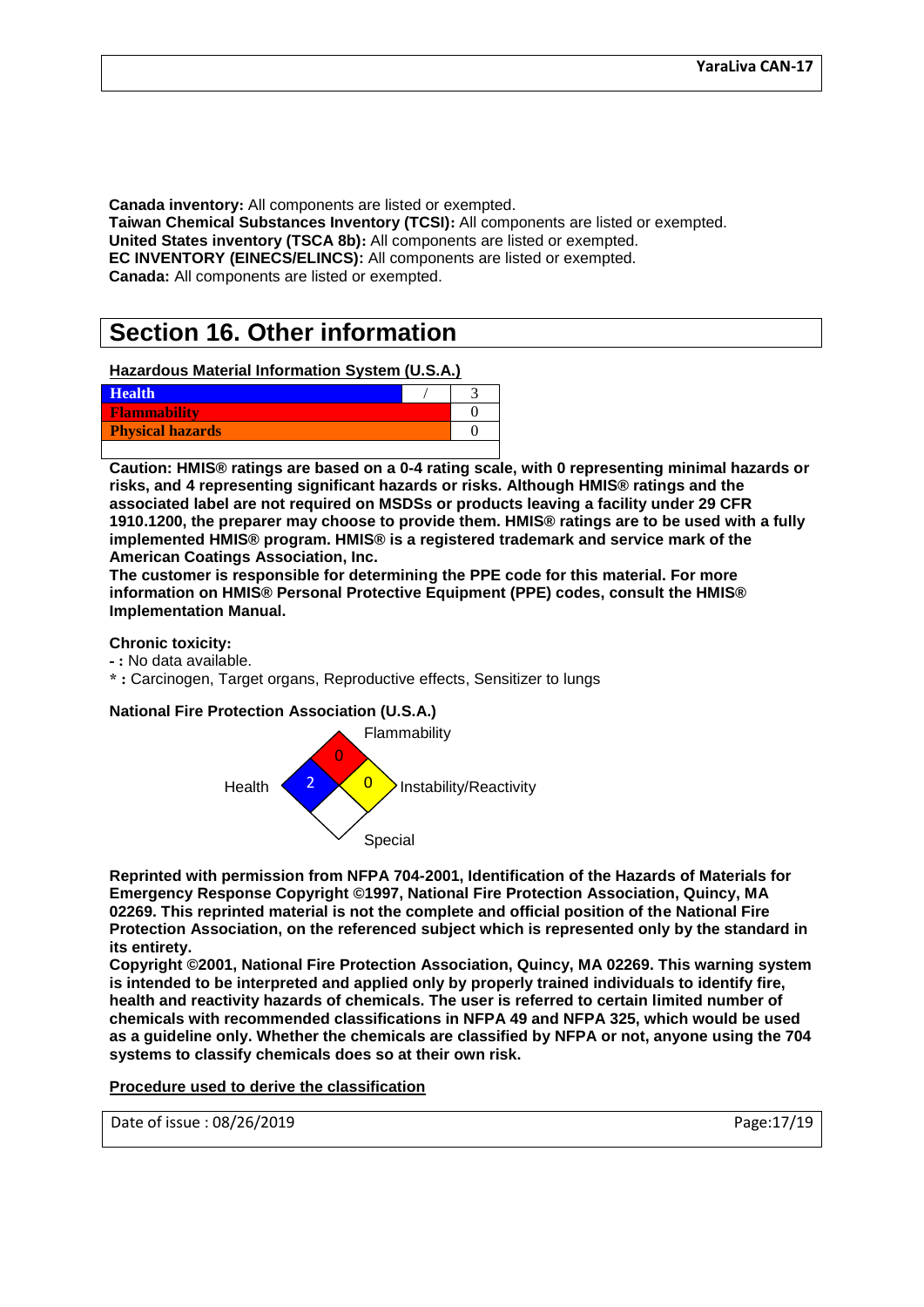| <b>Classification</b>                     | <b>Justification</b> |
|-------------------------------------------|----------------------|
| <b>ACUTE TOXICITY (oral) - Category 4</b> | Calculation method   |
| SERIOUS EYE DAMAGE - Category 1           | Calculation method   |

### **History**

| Date of printing<br>Date of issue/Date of revision<br>Date of previous issue<br><b>Revision comments</b> |    | 11/04/2019<br>08/26/2019<br>08/22/2018<br>The following sections contain new and updated information:<br>11, 12.                                                                                                                                                                                                                                                                                                                                                                                                                                                                                                   |
|----------------------------------------------------------------------------------------------------------|----|--------------------------------------------------------------------------------------------------------------------------------------------------------------------------------------------------------------------------------------------------------------------------------------------------------------------------------------------------------------------------------------------------------------------------------------------------------------------------------------------------------------------------------------------------------------------------------------------------------------------|
| <b>Version</b><br><b>Prepared by</b><br><b>Key to abbreviations</b>                                      | t, | 3.0<br>Yara Chemical Compliance (YCC).<br>ATE = Acute Toxicity Estimate<br><b>BCF</b> = Bioconcentration Factor<br>GHS = Globally Harmonized System of Classification and<br>Labelling of Chemicals<br>IATA = International Air Transport Association<br><b>IBC</b> = Intermediate Bulk Container<br><b>IMDG</b> = International Maritime Dangerous Goods<br>LogPow = logarithm of the octanol/water partition coefficient<br>MARPOL = International Convention for the Prevention of<br>Pollution From Ships, 1973 as modified by the Protocol of<br>1978. ("Marpol" = marine pollution)<br>$UN = United Nations$ |
| Key data sources                                                                                         |    | EU REACH IUCLID5 CSR.<br>National Institute for Occupational Safety and Health, U.S.<br>Dept. of Health, Education, and Welfare, Reports and<br>Memoranda Registry of Toxic Effects of Chemical<br>Substances.<br>Sphera Solutions Inc., 4777 Levy Street, St Laurent, Quebec<br>HAR 2P9, Canada.<br>EU REACH IUCLID5 CSR.<br>National Institute for Occupational Safety and Health, U.S.<br>Dept. of Health, Education, and Welfare, Reports and<br>Memoranda Registry of Toxic Effects of Chemical<br>Substances.<br>Sphera Solutions Inc., 4777 Levy Street, St Laurent, Quebec<br>HAR 2P9, Canada.             |

|| Indicates information that has changed from previously issued version.

### **Notice to reader**

**To the best of our knowledge, the information contained herein is accurate. However, neither the above-named supplier, nor any of its subsidiaries, assumes any liability whatsoever for the accuracy or completeness of the information contained herein. Final determination of suitability of any material is the sole responsibility of the user. All materials may present unknown hazards and should be used with caution. Although certain hazards are described herein, we cannot guarantee that these are the only hazards that exist.**

Date of issue : 08/26/2019 **Page:18/19** Page:18/19